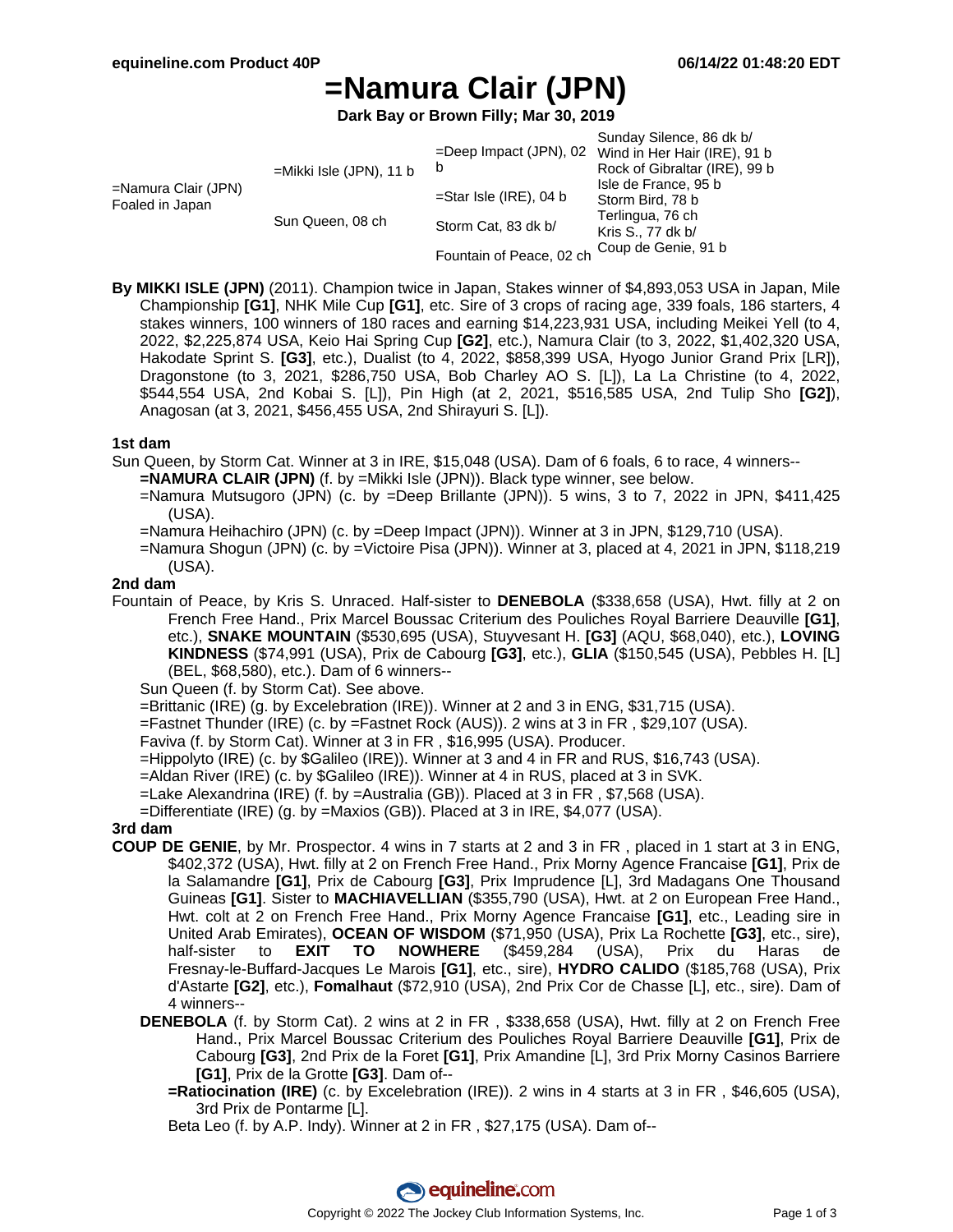## **=Namura Clair (JPN)**

**Dark Bay or Brown Filly; Mar 30, 2019**

- **SENGA** (f. by Blame). 3 wins at 2 and 3 in FR , \$781,854 (USA), Prix de Diane Longines **[G1]**, Prix de la Grotte Etalon Kendargent **[G3]**, 3rd Prix de Sandringham **[G2]**, Shadwell Prix de la Nonette **[G2]**.
- **BOLTING** (c. by War Front). 4 wins in 8 starts, 2 to 4 in FR , \$100,199 (USA), Prix du Pont-Neuf [L].
- Mohini (IRE) (f. by \$Galileo (IRE)). Placed at 3 in IRE. Dam of--
	- **PISTA** (f. by American Pharoah). 3 wins in 4 starts at 3 in ENG and IRE, placed in 1 start at 3 in FR , \$150,037 (USA), Bet365 Park Hill S. **[G2]**, Vinnie Roe S. [L], 2nd Qatar Prix de Royallieu **[G1]**.
- =Typique (IRE) (f. by \$Galileo (IRE)). Unplaced in 2 starts in IRE. Dam of--
	- **=BABYLONE (FR)** (f. by =Invincible Spirit (IRE)). 3 wins at 2 and 3, 2021 in FR, \$125,196 (USA), Prix de Malleret **[G2]**.
- =Zosma (IRE) (f. by Street Cry (IRE)). Unplaced in FR . Dam of--
	- **=Nous Voila (SAF)** (f. by Judpot). Winner at 2 and 3 in SAF, \$17,983 (USA), 2nd Southern Cross S. **[G2]**, Perfect Promise Sprint [L], 3rd Kenilworth Fillies Nursery [L].
- **SNAKE MOUNTAIN** (g. by A.P. Indy). 11 wins, 4 to 6 in NA , placed at 2 and 3 in IRE, \$530,695 (USA), Stuyvesant H. **[G3]** (AQU, \$68,040), Queens County H. **[G3]** (AQU, \$66,000), Aqueduct H. **[G3]** (AQU, \$64,440), Stymie H. [L] (AQU, \$48,585), 3rd Stuyvesant H. **[G3]** (AQU, \$10,990).
- **GLIA** (f. by A.P. Indy). 3 wins, 2 to 3 in FR and NA , \$150,545 (USA), Pebbles H. [L] (BEL, \$68,580), Prix Imprudence [L], 2nd Mrs. Revere S. **[G2]** (CD, \$34,740), Prix Miesque **[G3]**. Dam of--

At a Great Rate (f. by Arch). Winner at 3 in ENG, placed at 4 in FR , \$25,225 (USA). Dam of--

- **=Good Rhythm (SAF)** (g. by Eightfold Path). 4 wins at 3 and 5 in SAF, \$28,391 (USA), 2nd In Full Flight H. [L].
- Soothing Touch (f. by Touch Gold). Placed at 4, \$24,000. Dam of--
	- **EMOLLIENT** (f. by Empire Maker). 6 wins, 2 to 4, \$1,350,400, Central Bank Ashland S. **[G1]** (KEE, \$300,000), Juddmonte Spinster S. **[G1]** (KEE, \$300,000), American Oaks **[G1]** (BHP, \$210,000), Rodeo Drive S. **[G1]** (SA, \$180,000), 2nd Gamely S. **[G1]** (SA, \$60,000), etc. Dam of--
		- **=RACLETTE (GB)** (f. by =Frankel (GB)). 3 wins in 5 starts at 2 and 3, 2022 in FR, \$70,554 (USA), Prix Melisande [L].
		- **=Peace Charter (GB)** (f. by War Front). Winner at 2 in IRE, \$43,455 (USA), 2nd Coolmore Stud Irish E.B.F. Naas Juvenile Fillies Sprint S. **[G3]**, 3rd Airlie Stud Balanchine S. **[G2]**.
		- **=Licence (GB)** (c. by =Frankel (GB)). Winner at 3, placed at 4, 2022 in IRE, \$16,951 (USA), 2nd Plusvital Devoy S. [L].
	- **HOFBURG** (c. by Tapit). 3 wins at 3 and 4, \$554,300, Curlin S. -R (SAR, \$55,000), 2nd Xpressbet Florida Derby **[G1]** (GP, \$192,000), 3rd Belmont S. **[G1]** (BEL, \$150,000).
	- **COURTIER** (c. by Pioneerof the Nile). 3 wins at 2 and 3, \$221,103, Centaur S. [L] (IND, \$118,656), 2nd Kitten's Joy S. [L] (GP, \$18,800), 3rd National Museum of Racing Hall of Fame S. **[G2]** (SAR, \$20,000). Sire.
	- Calm Water (f. by Empire Maker). Placed at 2 and 3, \$26,355. Dam of--
		- **Laurel River** (c. by Into Mischief). 2 wins at 3, 2021, \$114,220, 2nd Lazaro Barrera S. **[G3]** (SA, \$20,000).
- =Dream of Genie (FR) (f. by =Pivotal (GB)). Unraced in France. Dam of--
	- **=FAN DII NA (JPN)** (f. by =Deep Impact (JPN)). 3 wins at 3 in JPN, \$457,947 (USA), Flower Cup **[G3]**.
	- **=Namura Shingun (JPN)** (g. by =Victoire Pisa (JPN)). 16 wins, 2 to 9, 2022 in JPN, \$618,934 (USA), 2nd Wakaba S. [LR].
- **LOVING KINDNESS** (f. by Seattle Slew). 2 wins in 4 starts at 2 in FR , \$74,991 (USA), Prix de Cabourg **[G3]**, 3rd Prix Morny Casinos Barriere **[G1]**. Dam of--
	- **PEACE CAMP** (f. by Storm Cat). 3 wins at 2 and 3 in FR, \$91,287 (USA), Prix de Bonneval [L], 2nd Prix du Cercle [L]. Dam of--
		- **Cloudbridge** (c. by Hard Spun). Winner at 2 in ENG, \$19,828 (USA), 2nd Unibet Sirenia S. **[G3]**.
	- =Affectionate (GB) (f. by Distorted Humor). Winner at 3 in FR , \$17,322 (USA). Dam of--
		- **=RECIPROCATE (JPN)** (c. by =Daiwa Major (JPN)). 5 wins, 3 to 6, 2022 in JPN, \$1,057,487 (USA), Keiyo S. [L], 2nd Enif S. [L].